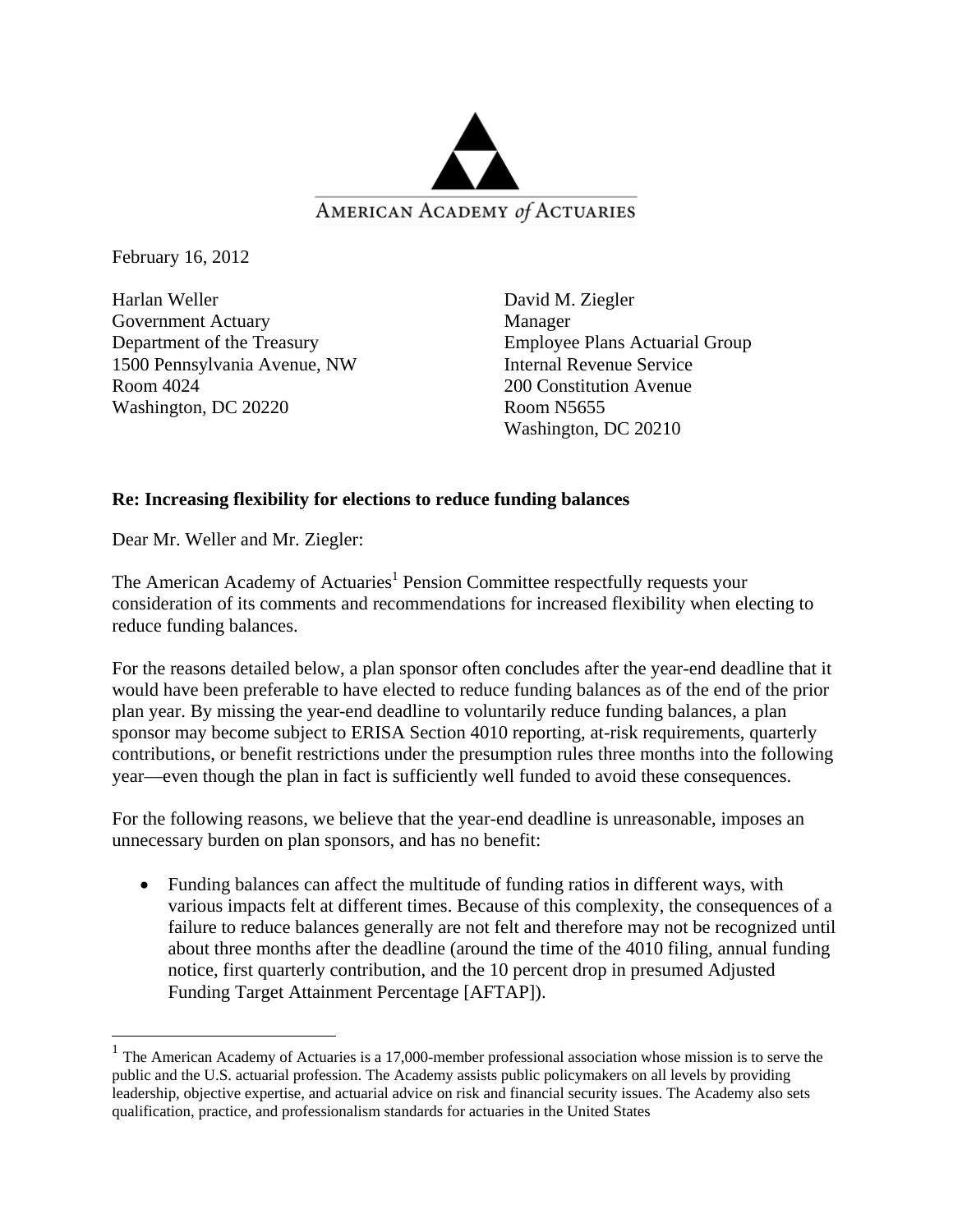- The deadline falls well before final decisions on methods and assumptions otherwise would have to be locked in for a valuation (arguably when the final contribution is due for that plan year).
- There is no compelling reason for that deadline to be before other funding balance-related deadlines for the plan year.
- For a typical calendar year plan, the deadline falls at a time of year when it is difficult to get the right person at the plan sponsor to take any necessary action.
- The deadline falls before the actuary has enough information to know whether a forfeiture of balances to raise the AFTAP to 90 percent (to avoid having the presumed AFTAP drop below 80 percent three months into the following year) is warranted or whether a range or specific AFTAP certification might be a viable alternative.
- The deadline restricts the ability to correct problems discovered while working on the following year's valuation without causing Funding Target Attainment Percentage (FTAP)/AFTAP problems.

We therefore recommend that the deadline for reducing funding balances be extended and/or that standing elections to reduce funding balances be permitted.

# **Extending the deadline for elections to reduce funding balances**

The ideal solution to this problem would be to extend the deadline for making elections to reduce funding balances so that it is the same deadline as for applying or creating them (that is, the deadline for making contributions for the prior plan year). We realize that this recommendation would require reversing an established regulatory position and may raise concerns about interactions with other funding balance-related elections for later plan years. As discussed below, we believe that these interactions are resolved easily and the resulting complications are less troublesome than those that already exist (e.g., deemed reductions in funding balances retroactively invalidating an election to apply balances to cover quarterlies or the Internal Revenue Code (IRC) Section 1.430(d)-1(d)(2) special rule retroactively increasing the minimum required contribution and thereby creating late quarterlies). We believe that the problem of interaction with later plan year deemed and voluntary elections could be addressed by allowing a prior year election to reduce balances only when doing so would not result in a material change in plan administration under IRC Section 436. The prior year election would take precedence over any current year election.

The early deadline is an especially acute problem for short plan years and end-of-year valuations, for which the information necessary to make an informed decision about whether to reduce a funding balance may not be available until well after the end of the plan year.

In most situations when a sponsor would want to make a "late" election to reduce balances, it is unlikely that this late election would create a conflict with the application of the Section 436 rules. Common situations include:

• Assets exceed funding target, so assets are not reduced in determining the AFTAP (which is in excess of 100 percent), but funding balances are large enough that the FTAP is less than 80 percent. Here a late election would have no effect on Section 436 calculations.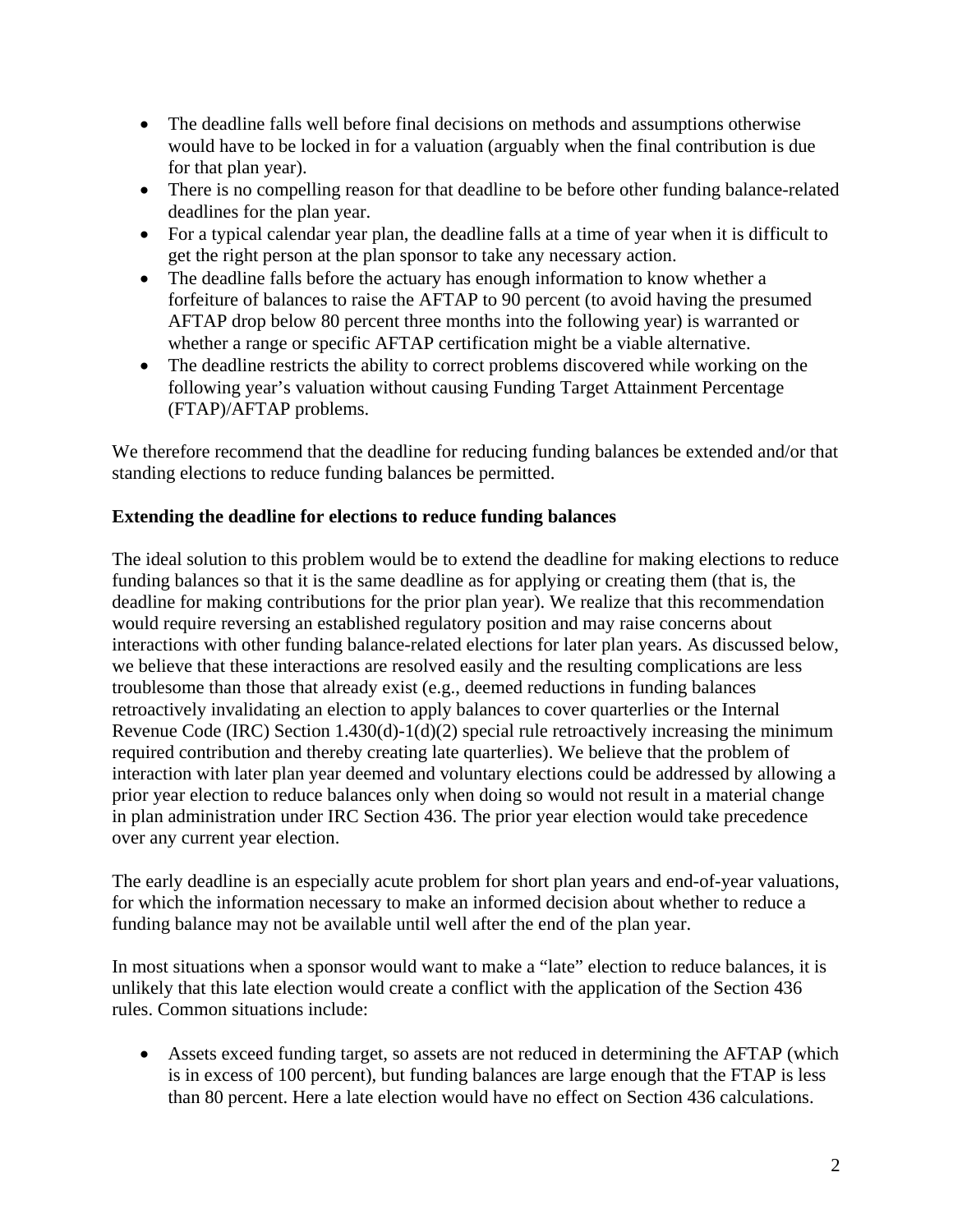- A less well-funded plan does not provide accelerated payment forms, so there is no deemed reduction to get AFTAP to 80 percent and therefore the FTAP (which usually matches the AFTAP unless the plan is at-risk) is also below 80 percent. When there are no accelerated distribution restrictions, the 80 percent threshold is generally not important from a Section 436 perspective (except in the case of plan amendments), so again a late election would not have an effect on Section 436 calculations.
- The deemed reduction in balances increased the AFTAP to 80 percent, but due to slight difference between the two calculations (e.g., AFTAP is adjusted for NHCE annuity purchases but FTAP is not), the FTAP falls just short of 80 percent. A further reduction in balances to raise the FTAP to 80 percent would not affect plan administration.
- The AFTAP is between 70 percent and 80 percent and cannot be increased to 80 percent, but at-risk FTAP could be raised from below 70 percent to above 70 percent with a reduction in balances. Since the AFTAP would remain below 80 percent, there would be no Section 436 implications.

In these situations, the late election would not cause a material change in plan administration and so would be permitted. Late elections, or course, can affect current- year calculations. Examples include:

- Reduction of prior-year balances, when the resulting current-year balances already have been applied to satisfy current-year quarterly contribution requirements.
- Reduction of prior-year balances, when the resulting current year balances already have been reduced in the current year pursuant to a voluntary or deemed reduction in the current year.

# *Reduction of balances that had been applied to satisfy quarterly contribution requirements.*

If funding balances already have been applied toward current-year quarterly contribution requirements, a subsequent election to reduce prior-year balances may result retroactively in late quarterly contributions. However, this situation already exists under current rules with timely elections to reduce balances or deemed reductions occurring at a Section 436 measurement date. Under the proposal, as under current rules, the plan sponsor would need to weigh the consequences of any such decision.

# *Reduction of prior-year balances that already have been reduced in the current year pursuant to a voluntary or deemed reduction in the current year.*

This situation generally will not lead to problems if the reduction for the current year is adjusted automatically to leave no more than the same amount of funding balance remaining as was originally the case prior to the late election. For example, assume a 2012 deemed or elective reduction in balances of \$1,000,000, which is sufficient to produce a 2012 AFTAP of 80 percent. The sponsor subsequently elects to reduce the January 1, 2011, funding balances by \$500,000, which, after adjusting for interest, results in a \$525,000 reduction in funding balances for 2012. The original 2012 reduction would automatically adjust to \$475,000, which produces the same net result at January 1, 2012, as the original 2012 balance reduction.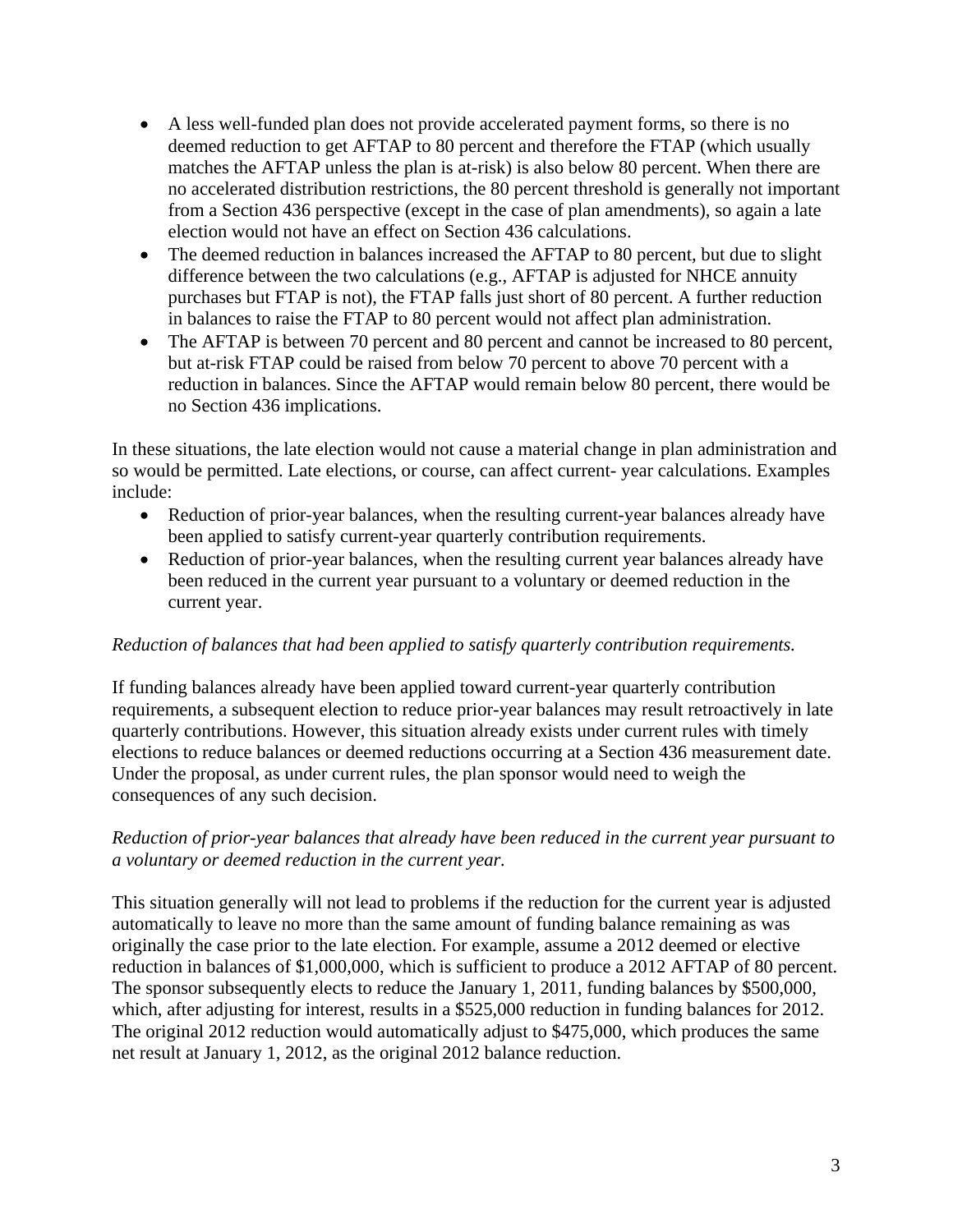One possible complication is the effect of a late election on the presumption rules. A late election would change the presumed funding target used to apply these rules. But since our proposed approach would allow a late election only when it would not create a material change in plan administration under Section 436, this would not be a problem.

# **Plan Amendments**

If the sponsor of a non-collectively bargained plan adopted an amendment that did not take effect solely because the sponsor did not elect to reduce balances sufficiently to raise the postamendment AFTAP to at least 80 percent, then permitting a late election could raise concerns. For instance, if the sponsor makes a late election that would raise the AFTAP above 80 percent by a sufficient margin to allow the amendment to take effect, should the amendment be permitted to take effect even though the end of the plan year has passed? The simplest approach would be to leave the treatment of these amendments unchanged. That is, the amendment is tested based on the AFTAP in effect no later than the end of the plan year. After that date, the amendment is treated as if it has been rescinded or, if the amendment has language that carries it forward to future plan years (an "evergreen" amendment), then it would be tested based on the AFTAP in effect in that future plan year. This approach avoids the potential problem of having to simultaneously test one amendment based on the AFTAP for two different plan years.

One potential concern with this approach is that it would allow a sponsor of a plan with an AFTAP of 80 percent to rescind an amendment simply by delaying a planned election to reduce funding balances beyond the end of the plan year. However, we do not think that this should be a major concern for the following reasons:

- Employers adopting plan amendments generally intend for these amendments to take effect.
- Employers already have the ability to prevent an amendment from taking effect by avoiding the necessary election to reduce balances (e.g., electing to reduce the funding balance just enough to reach a pre-amendment AFTAP of 80 percent but no further).
- The circumstances under which a sponsor would benefit from a late election for a plan with an AFTAP that is already at 80 percent are quite narrow. There is little reason for an employer to prevent the AFTAP from going sufficiently above 80 percent to permit an amendment to take effect and then to make a late election that would increase the AFTAP to this level. The main reason for a late election is to increase the FTAP to 80 percent (or some other important threshold). Rarely would the same election coincide with the increase in AFTAP that would have been necessary to permit an amendment to take effect.

If there is concern about potential abuse by employers looking for an indirect way to prevent amendments that they had adopted from taking effect, one option would be to prohibit late elections that would have this result (i.e., treat this situation as being akin to a material change in AFTAP). We believe that such a prohibition is unnecessary for the reasons mentioned above.

This is not an issue for collectively bargained amendments, as a deemed reduction would have occurred to permit the amendment to take effect.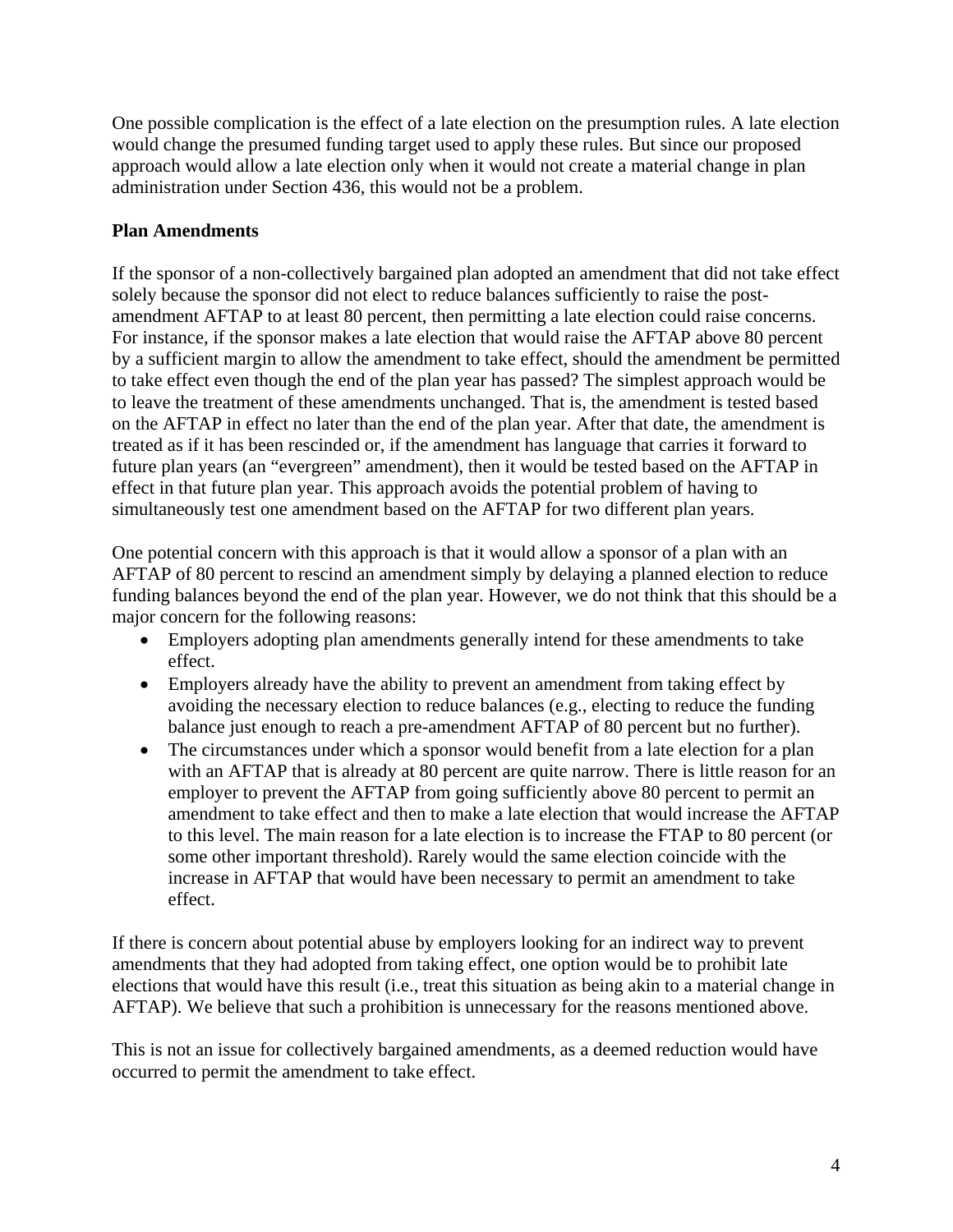A related situation is one in which a late election to reduce prior-year balances increases the presumed or certified AFTAP for the following year, affecting whether an amendment can take effect in that following year. For example, consider a plan with a certified AFTAP of 80 percent for 2011. The 2011 AFTAP would have been higher if the sponsor had elected to reduce more of the January 1, 2011, balances. The plan is amended in February 2012 to improve benefits. The amendment does not take effect on the scheduled effective date because the sponsor did not make a Section 436 contribution and did not elect to reduce the January 1, 2012, funding balances. On March 1, the sponsor elects to further reduce the January 1, 2011, funding balances, increasing the 2011 AFTAP to 82 percent. This increase provides enough of a margin to allow the 2012 amendment to take effect. Since the amendment would take effect as a result of a plan sponsor election to reduce balances, it would not be regarded as a material change.

### **Standing elections to reduce funding balances**

1

An alternative to reversing a regulatory position would be to permit automatic ("standing") elections to apply or reduce funding balances under certain circumstances. Note that our preferred approach of extending the election deadline likely would make this option unnecessary. We realize that those drafting regulations face many competing demands. While we believe it would be preferable to have greater flexibility in standing elections, we would assign this approach a lower priority than extending the election deadline.

Below we suggest a framework for permitting a standing election to reduce funding balances. Note that while we believe it is also important to permit a standing election to apply funding balances to cover quarterly contribution requirements, our hope is that regulatory guidance containing that option is already in development. We therefore have not addressed that issue in this letter.

A plan sponsor in many situations may prefer to reduce funding balances whenever possible to achieve a certain FTAP. Common circumstances include keeping the FTAP at no less than 80 percent to avoid at-risk status or to avoid triggering an ERISA Section 4010 filing with the Pension Benefit Guaranty Corporation (PBGC), keeping the FTAP based on at-risk liabilities at no less than 70 percent to avoid at-risk status,<sup>2</sup> or keeping the FTAP at 100 percent or more to avoid triggering the quarterly contribution requirement. A sponsor also might want to reduce balances as necessary to achieve an AFTAP of 70 percent or 90 percent to avoid the 10 percent drop in presumed AFTAP that otherwise would occur on the first day of the fourth month of the next plan year.

From a regulatory point of view, the simplest approach—and one that allows the sponsor the greatest flexibility—would be to permit standing elections to be written in formulaic terms, without restriction, as long as the amount may be definitely determined as of the date the reduction is deemed to occur.

Another option is to allow a standing election to reduce balances only under specific circumstances. We believe that this approach would reduce the likelihood of unintended

 $2^{2}$  Note that in this situation, a standing election would not work since there would be no certified value of the at-risk funding target by the end of the plan year.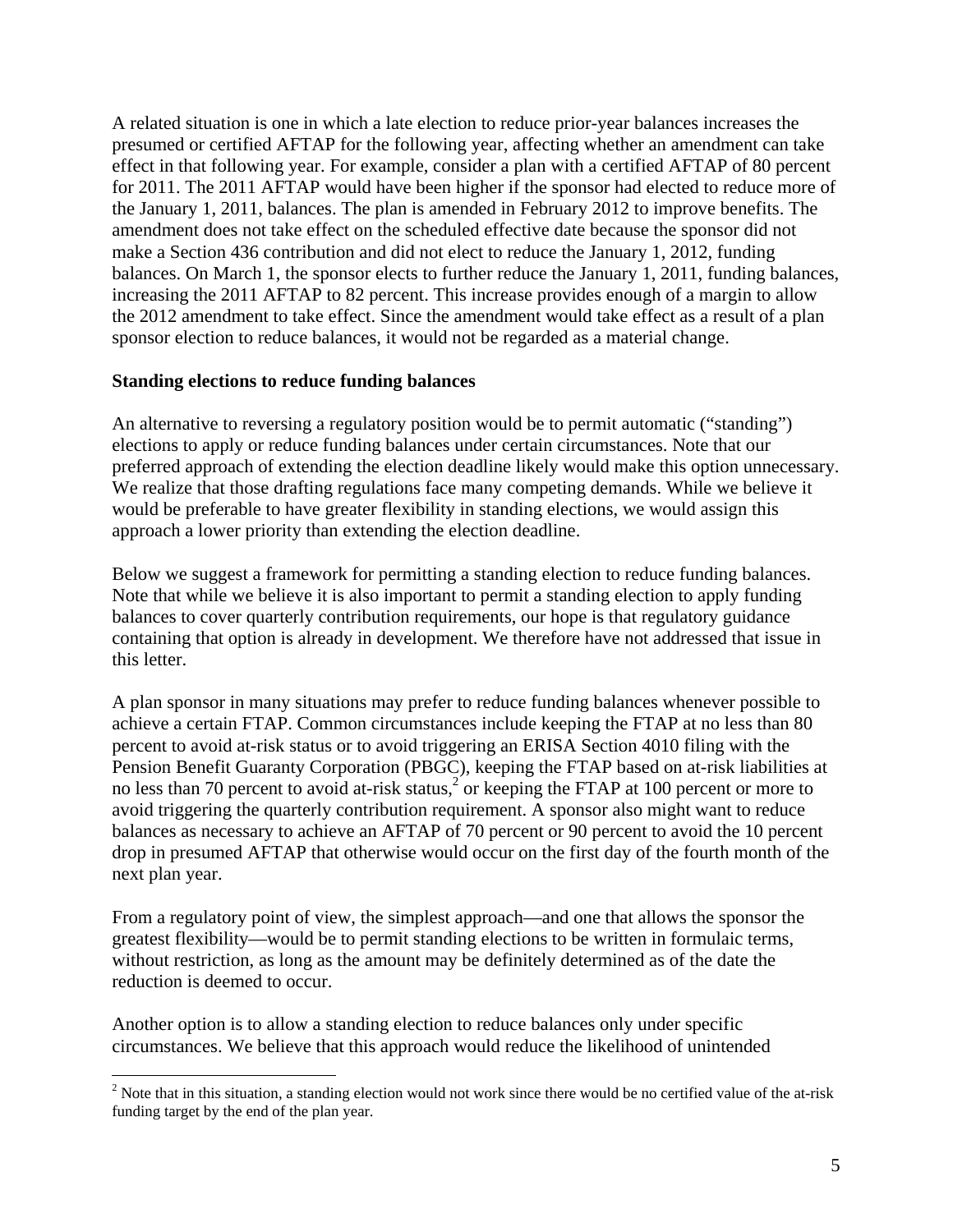consequences arising from a poorly conceived standing election without creating any regulatory or administrative complications. This option is described in greater detail below.

## *Under what circumstances would a standing election be permitted?*

A sponsor should be permitted to make standing elections to reduce balances under any of the following circumstances:

- 1. To increase the FTAP to 100 percent to avoid triggering the quarterly contribution requirement;
- 2. To increase the FTAP to 80 percent to avoid at-risk status, a PBGC Section 4010 filing, and/or restrictions on use of funding balances;
- 3. To increase the AFTAP to 70 percent or 90 percent to avoid the automatic 10 percent drop in presumed AFTAP on the first day of the fourth month of the following plan year.

### *When does the reduction in balances occur?*

The reduction in balances pursuant to a standing election must have an automatic timing mechanism. Under the current framework, this mechanism could kick in no later than the end of the plan year—the current deadline for reducing balances in the absence of the change recommended above. There is no advantage to having an automatic reduction apply before the end of the plan year. Having the reduction take place at a later date would afford greater planning opportunities, but, under very limited circumstances, could result in a material change in AFTAP or presumed AFTAP for the following plan year and so would have to be restricted in those situations. As a result, year-end is probably the most logical date for a standing election to take effect

As with a deemed election to reduce balances that occurs at a Section 436 measurement date, a standing election to reduce balances could retroactively eliminate balances that had been applied to one of the first three quarterly payments. This risk already exists for many plans and will have to be managed carefully for any sponsor using this standing election.

A standing election to reduce balances can apply only after the relevant valuation results have been certified. The calculation of the reduction generally uses the same valuation results reflected in the AFTAP certification, which is due by the end of the plan year. For a plan that has no AFTAP certification by end of the plan year (or for which the reduction is based on an amount different than the AFTAP), the standing election would not apply.

### *Differences between the AFTAP and the FTAP*

In some situations, liabilities reflected in the AFTAP certification may differ from those used to determine the FTAP. For example, there may be a plan amendment that is reflected for Section 430 purposes, but is effective after the AFTAP has been issued. If the amendment does not result in a material change in the AFTAP, there is no requirement to recertify. Nevertheless, the liability that will be disclosed on the Schedule SB and which determines the FTAP will reflect this amendment. In a similar manner, there may be a plan amendment adopted during the plan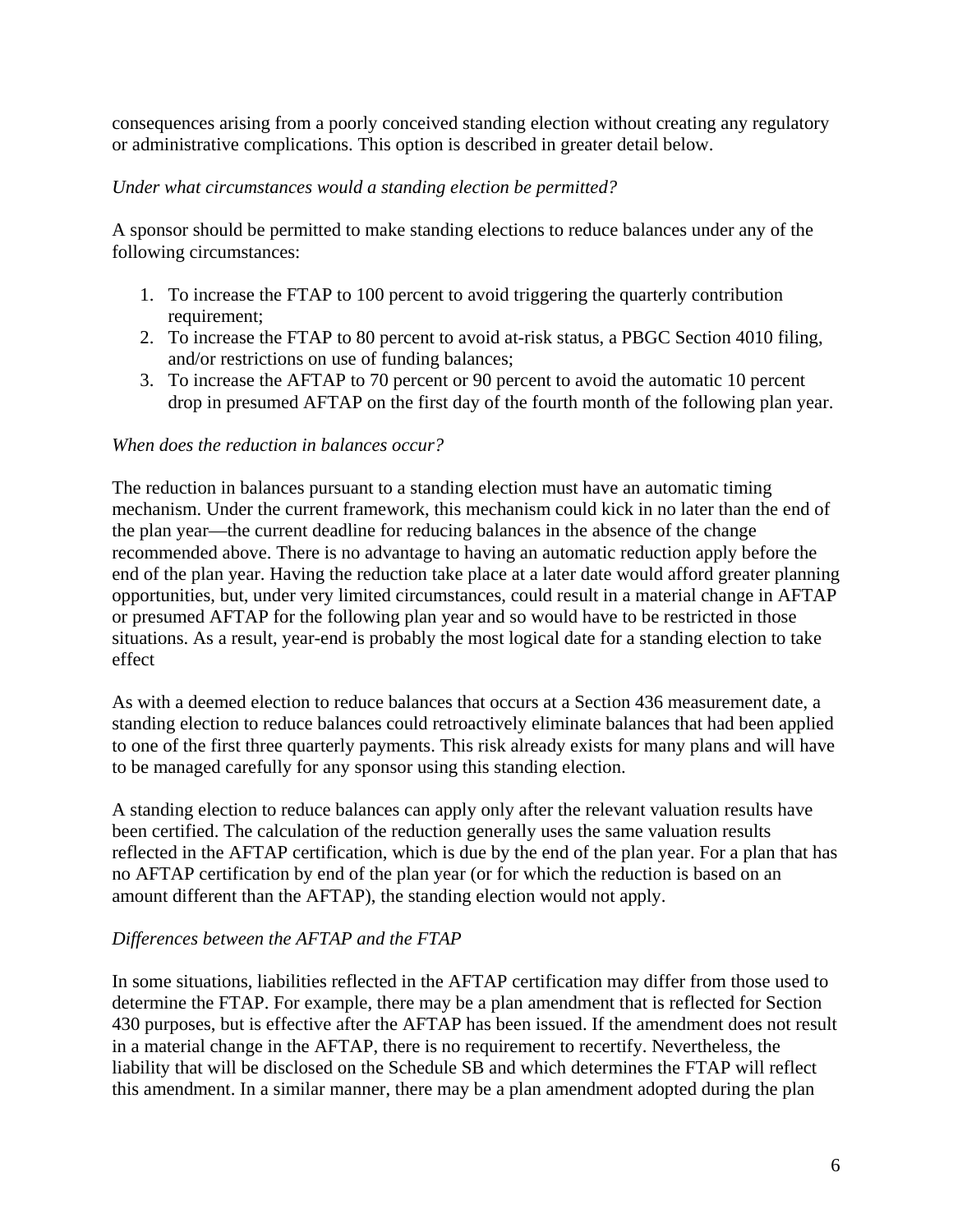year that is not reflected for Section 430 purposes but nevertheless is reflected in the AFTAP certification.

Since the AFTAP certification is the only official certification of valuation results prior to the Schedule SB, the assets and liabilities disclosed on this certification are the only ones that can be applied in calculating the effect of a standing election to reduce balances. If there are potential differences between these amounts and the amounts that will be reflected on the Schedule SB, the sponsor and the actuary should be careful to ensure that either the standing election is cancelled and an affirmative election to reduce balances is made or that the AFTAP certification is updated to coincide with the Schedule SB before the standing election takes effect.

# *Short plan years and end-of-year valuations*

Short plan years and end-of-year valuations create additional problems because the final day of the plan year, which is the deadline for reducing balances, may occur before the valuation results are available to the plan sponsor. One simple solution is to disallow any standing election to reduce balances for a short plan year or end-of-year valuation. It is instructive, however, to consider different situations.

Plan years that are at least nine months long and end-of-year valuations require a specific AFTAP certification before year-end to avoid the conclusive presumption that the AFTAP is less than 60 percent. Accordingly, a standing election to reduce balances could be applied on the same terms described above.

# *Plan years of less than nine months*

Shorter plan years technically do not require a specific AFTAP certification. The presumption rules carry forward into the following plan year without triggering the conclusive presumption that the AFTAP is less than 60 percent. Based on the proposed approach for standing elections to reduce balances, no such election would be triggered in the absence of a specific AFTAP certification. Therefore, for these short plan years the standing election to reduce balances would apply only if a specific AFTAP certification is made before the end of the short plan year.

For plan years of less than nine months, if the deadline for electing to reduce balances remains the end of the plan year, then we urge the IRS to adopt a policy of leniency in considering requests to extend this deadline pursuant to Treasury Regulation Section 301.9100-3. Extending the deadline, of course, would reduce the number of requests that the IRS has to consider.

# **Conclusion**

We believe the current plan year-end deadline for elections to reduce funding balances is unnecessarily restrictive and causes substantial hardship for plan sponsors that, for various reasons, miss the deadline. We believe that extending the deadline under the circumstances outlined above would not create any significant problems, and so we urge you to consider our request. We also ask that you consider our request to permit standing elections to reduce balances. Our preference, if we had to choose between the two options, would be to extend the